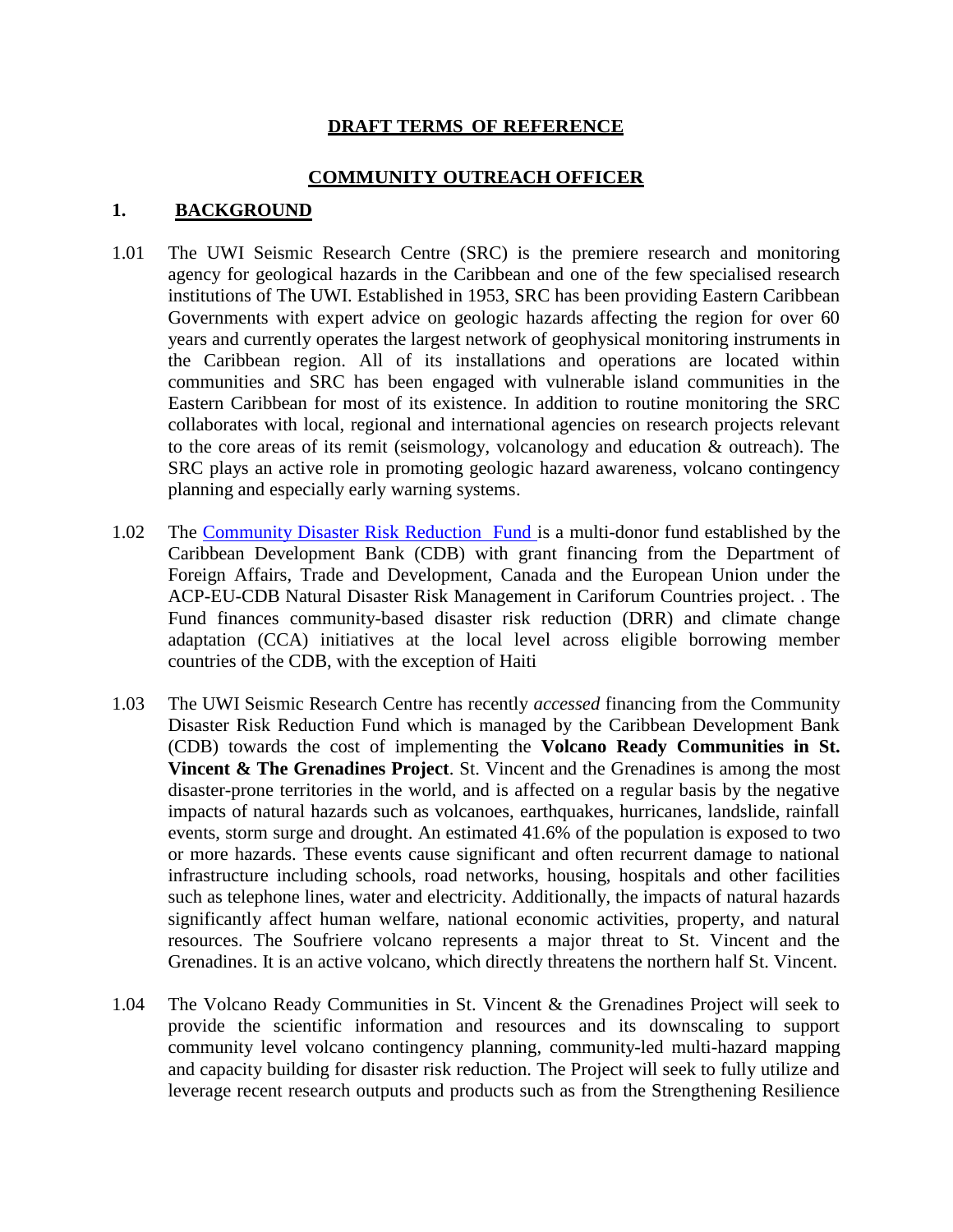in Volcanic Areas (STREVA) project that has provided invaluable insights into community needs, and the recently updated National Volcanic Emergency Plan (NVEP).The Project will seek to prepare and equip 12 vulnerable communities in northern St Vincent and the Grenadines to effectively respond to an eruption of the Soufriere Volcano in a manner that will minimize the number of associated fatalities and injuries. Vulnerability to the multi-hazard environment of the Soufriere Volcano will also be reduced by a combination of activities designed to enhance community early warning procedures, increase adaptive capacities, strengthen awareness and enhance response capacities. Against this background, SRC is seeking to engage a consultant to provide project management services.

# **2. OBJECTIVES**

2.01 The Community Outreach Officer (COO) shall be responsible for organising community engagement activities across the 12 project communities and any other communities identified during implementation of the Project, in an effort to mobilise community residents to participate in the Project being implemented by the Seismic Research Centre (SRC). The objective of the COO will be to keep the wider community informed and gather feedback on all activities related to the Project. The COO will respect the confidentiality of all information acquired through working as a member of the SRC Project Management Team (PMT).

# **3. RESPONSIBILITIES**

3.01 The COO's duties will include, but not be limited to:

# **Engagement**

- a) Conducting a mapping exercise to determine the various routes to engage with men, women, youth, vulnerable and hard to reach groups.
- b) Acting as the key point of contact between the PMT and the community and providing timely feedback on issues/concerns raised.
- c) Working with the PMT to devise and implement appropriate plans of engagement to gather wide ranging and representative knowledge during project implementation.
- d) Organising and attending a range of targeted children and young people, vulnerable adults, hard to reach and community group outreach events to promote gender equality, disaster risk reduction (DRR) and climate change and obtain views on these issues.
- e) Building awareness amongst the wider staff team of creative ways of involving the wider community.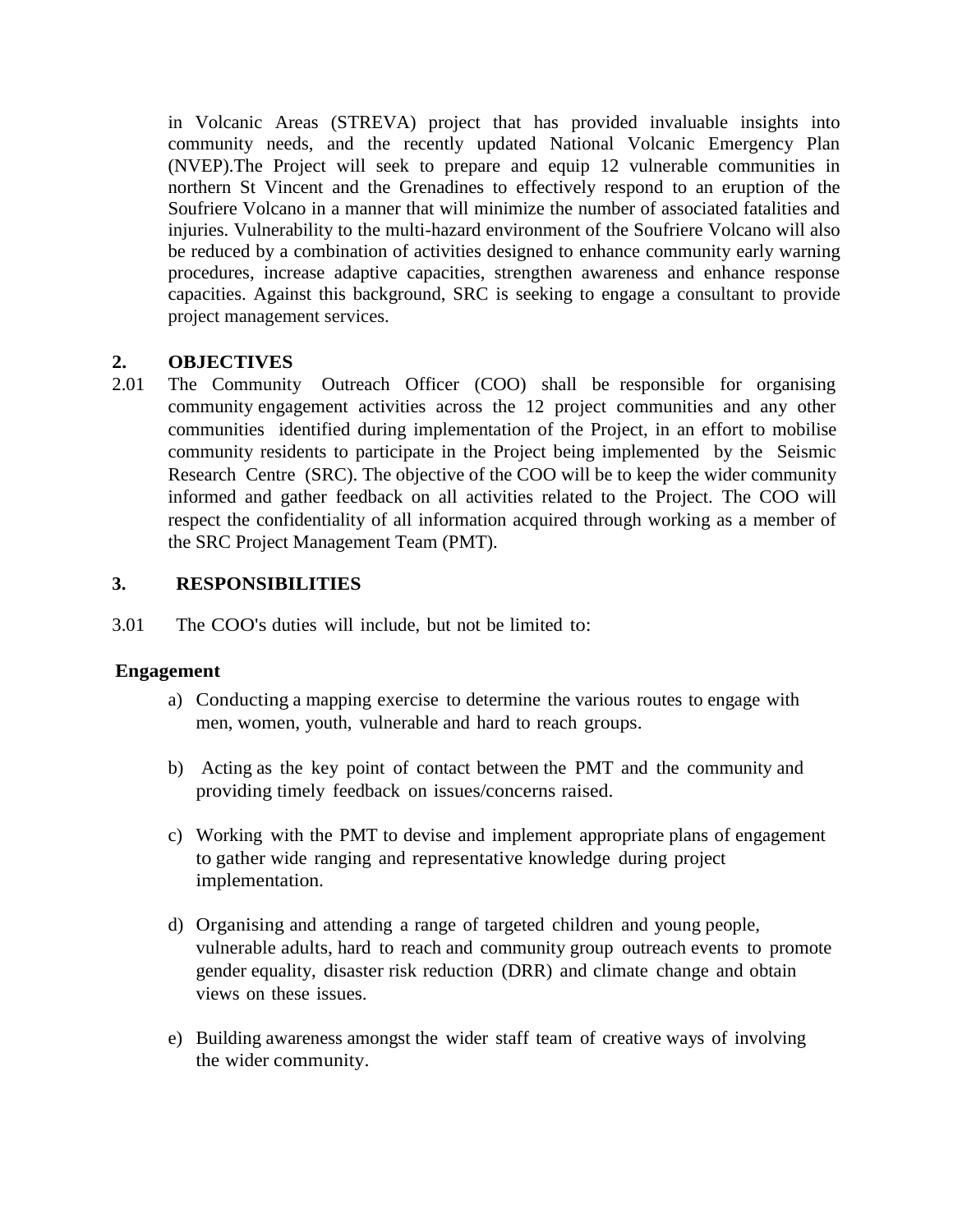f) Attending and participating in the planning and delivery of wider community development activities.

## **Volunteer Development:**

- a) Developing a list of community volunteers.
- b) Working with the communities to develop a range of volunteering opportunities for and encouraging active involvement in Project related activities.
- c) Assisting with the development of community activities related to gender equality, DRR and climate change adaptation.

## **Reporting**

- a) Producing reports on activities and the views and opinions of the wider community.
- b) Preparing monthly reports for submission to the PM.
- c) Providing the PM with suggestions or recommendations based on feedback from the communities.

## **3. IMPLEMENTATION ARRANGEMENTS**

- 3.01 The Consultant will be provided with related administrative facilities and equipment required for the implementation of the consultancy.
- 3.03 The Consultant will be required to carry out the duties listed at Section 2 of the TOR at the offices of the National Emergency Management Organisation located in St. Vincent and the Grenadines and any other locations related to the components of the project. The Consultant will be required to work collaboratively with the members of the project management team on the implementation of various project activities as well as participate and conduct meetings and consultations with the project stakeholders as required.

# **4. QUALIFICATIONS AND EXPERIENCE**

- 3.01 Prospective candidates should have an Associate Degree or equivalent in Public Administration, Social Work or Social Sciences or other related field, with a minimum of three years proven practical experience in the working with outreach activities in the implementation of community development projects.
- 3.02 Strong communication, community engagement, interpersonal, problem solving, community motivation, monitoring and reporting skills are required. Knowledge of gender issues and their importance in community development projects will be an asset. The COO shall have qualifications and experience that are acceptable to the Caribbean Development Bank.